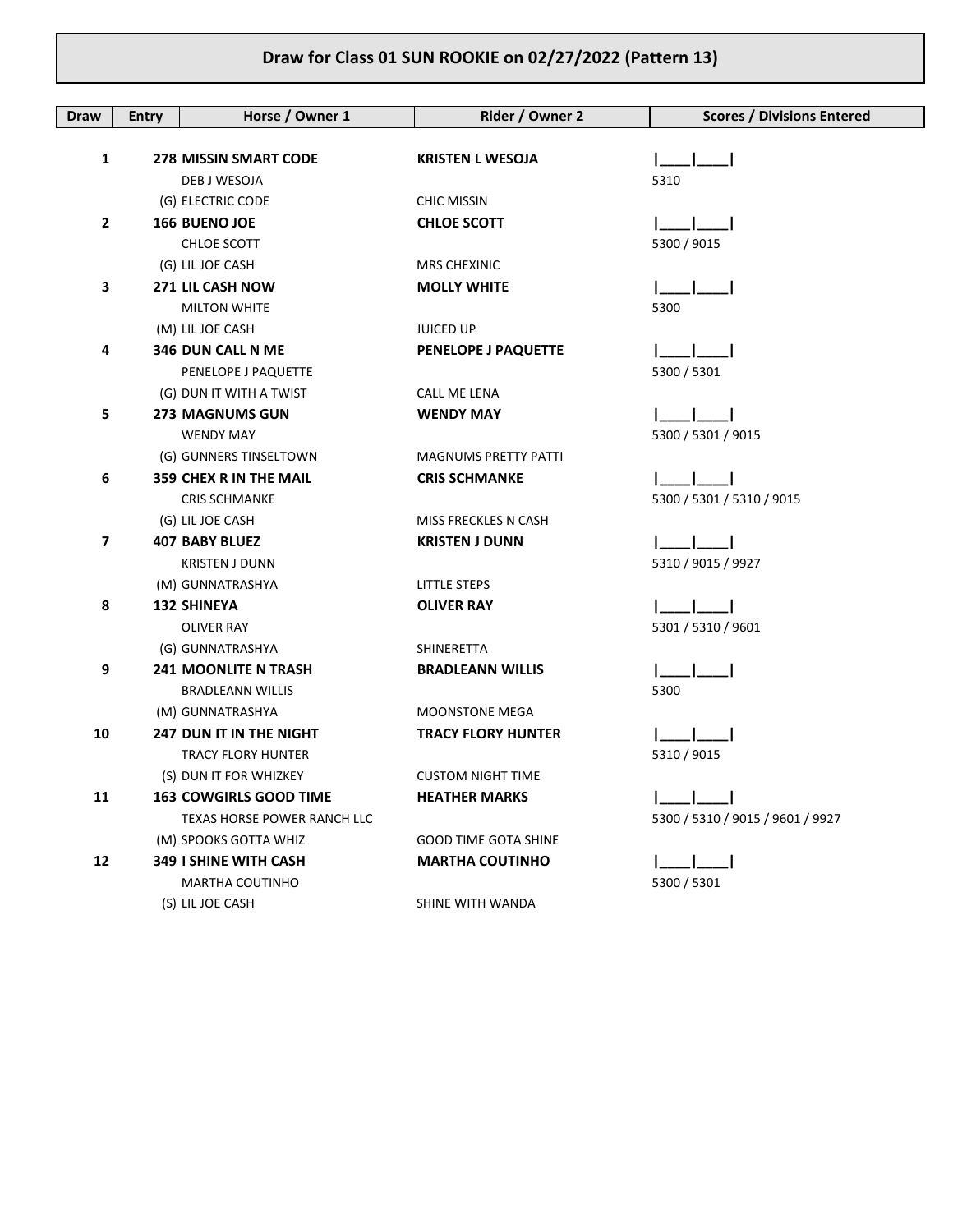| <b>Draw</b> | <b>Entry</b> | Horse / Owner 1                 | Rider / Owner 2                | <b>Scores / Divisions Entered</b> |
|-------------|--------------|---------------------------------|--------------------------------|-----------------------------------|
|             |              |                                 |                                |                                   |
| 13          |              | <b>307 BOON BEDAZZLED</b>       | <b>CONNIE M HESTER</b>         |                                   |
|             |              | <b>CONNIE M HESTER</b>          |                                | 5300                              |
|             |              | (G) LIL BLUE BOON               | ANGELS SHINING PACE            |                                   |
| 14          |              | 237 DOWNTOWNBEVERLYBROWN        | <b>KAYLIE M THOMAS</b>         |                                   |
|             |              | <b>KAYLIE M THOMAS</b>          |                                | 5300                              |
|             |              | (M) WIMPYS LITTLE STEP          | ALL THATS DUN                  |                                   |
| 15          |              | <b>356 SMOKING SILVER STAR</b>  | <b>STEPHANIE REECE JACKSON</b> |                                   |
|             |              | STEPHANIE REECE JACKSON         |                                | 5300 / 5310                       |
|             |              | (G) GUNNATRASHYA                | SILVERNBLUESTARBUCK            |                                   |
| 16          |              | <b>218 JERSEY GUN NIC</b>       | <b>LENDON B REEDER</b>         |                                   |
|             |              | LENDON B REEDER                 |                                | 5300 / 9015                       |
|             |              | (G) YELLOW JERSEY               | NICA GUN LENA                  |                                   |
| 17          |              | <b>195 WIMPYSLITTLECADILLAC</b> | <b>ERIN M MEEHAN</b>           |                                   |
|             |              | ERIN M MEEHAN                   |                                | 5300 / 5301 / 5310                |
|             |              | (G) WIMPYS LITTLE STEP          | <b>TEJANA CHIC</b>             |                                   |
| 18          |              | <b>117 LOADED AND DANCIN</b>    | <b>MIKKI EVANS</b>             |                                   |
|             |              | <b>IRONGATE EQUINE LLC</b>      |                                | 5300 / 9015 / 9927                |
|             |              | (G) HES A LOADED GUN            | ONE DANCIN DIAMOND             |                                   |
| 19          |              | <b>284 XTRA GOTTA STEP</b>      | <b>SUSANNAH ROSE</b>           |                                   |
|             |              | <b>SUSANNAH ROSE</b>            |                                | 5301                              |
|             |              | (S) WIMPYS LITTLE STEP          | <b>GOTTA GIT YA DUN</b>        |                                   |
| 20          |              | <b>358 VINTAGE TOKYO</b>        | <b>CAITLIN BOYD</b>            |                                   |
|             |              | <b>CAITLIN BOYD</b>             |                                | 5300                              |
|             |              | (G) A SPARKLING VINTAGE         | CHIP OFF CHIC                  |                                   |
| 21          |              | <b>116 SUPER SPY GUY</b>        | <b>CYNTHIA M SCHUETZ-SMITH</b> |                                   |
|             |              | CYNTHIA M SCHUETZ-SMITH         |                                | 5300                              |
|             |              | (G) SPOOKS GOTTA RUN            | SPRATS ELECTRICSPARK           |                                   |
| 22          |              | <b>304 WHIZKEY N PEPPY</b>      | <b>KRISTINA KEENAN-HALL</b>    |                                   |
|             |              | KRISTINA KEENAN-HALL            |                                | 5300                              |
|             |              | (G) WHIZKEY N DIAMONDS          | TIMBER PEPPY STAR              |                                   |
| 23          |              | <b>164 WIN MY CASH</b>          | <b>MICHAEL W MARKS</b>         |                                   |
|             |              | TEXAS HORSE POWER RANCH LLC     |                                | 5310                              |
|             |              | (M) LIL JOE CASH                | WIN MY SHINE                   |                                   |
| 24          |              | <b>216 HIGH ROAD LIVE LOAD</b>  | <b>JILLAINE VILLIO</b>         |                                   |
|             |              | <b>JILLAINE VILLIO</b>          |                                | 5300 / 9927                       |
|             |              | (G) GUNNERS SPECIAL NITE        | DA SHADY MUNDANZA              |                                   |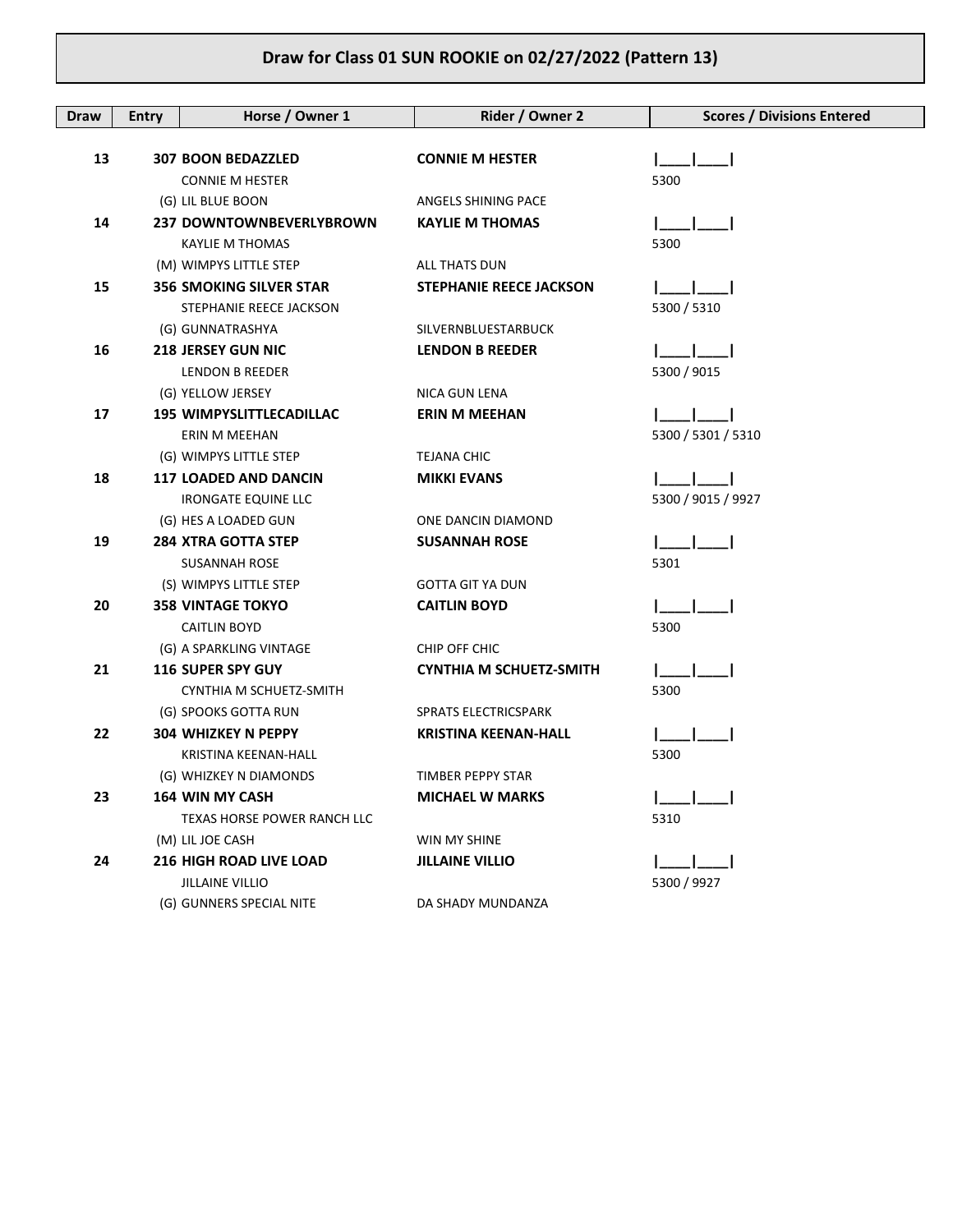| Draw | <b>Entry</b> | Horse / Owner 1                 | Rider / Owner 2                               | <b>Scores / Divisions Entered</b> |
|------|--------------|---------------------------------|-----------------------------------------------|-----------------------------------|
|      |              |                                 |                                               |                                   |
| 25   |              | <b>363 DREAMIN OF JUICE</b>     | <b>SAMANTHA SILVER</b>                        |                                   |
|      |              | KAELYN JENNY                    |                                               | 5301 / 5310                       |
|      |              | (M) LIL DREAMIN MAGNUM          | <b>DUNITS JUICE</b>                           |                                   |
| 26   |              | <b>186 CROMES CHIC OLENA</b>    | <b>BROOKE NOHLE</b>                           |                                   |
|      |              | <b>BROOKE NOHLE</b>             |                                               | 5300 / 5310 / 9015                |
|      |              | (S) CUSTOM CROME                | SHE AND CHIC DUNIT                            |                                   |
| 27   |              | <b>170 SHINEY JUICE</b>         | <b>HOLLY LEIGH JACOBSON</b>                   |                                   |
|      |              | <b>HOLLY LEIGH JACOBSON</b>     |                                               | 5300 / 5301                       |
|      |              | (G) SMART LIKE JUICE            | WIND HER UP SHINER                            |                                   |
| 28   |              | <b>100 WHITE NOISE</b>          | <b>GABRIELLE RENEE CHANNELL</b>               |                                   |
|      |              | <b>GABRIELLE RENEE CHANNELL</b> |                                               | 5310 / 9601                       |
|      |              | (G) GUNNER                      | ROYAL CHIC SOLANO                             |                                   |
| 29   |              | <b>171 GUNNER GIT ER DUN</b>    | <b>SHARON H BROWN</b>                         |                                   |
|      |              | SHARON H BROWN                  |                                               | 5301 / 5310                       |
|      |              | (M) GUNNERS SPECIAL NITE        | SHEZA DIAMOND DUNIT                           |                                   |
| 30   |              | 246 XTRA VOODOO CHARM           | <b>TRACY FLORY HUNTER</b>                     |                                   |
|      |              | <b>TRACY FLORY HUNTER</b>       |                                               | 5310 / 9015                       |
|      |              | (M) SHINERS VOODOO DR           | LITTLE SMART WIMPY                            |                                   |
| 31   |              | <b>162 SHINEY CHEXY CHIC</b>    | <b>HEATHER MARKS</b>                          |                                   |
|      |              | TEXAS HORSE POWER RANCH LLC     |                                               | 5300 / 5310 / 9015 / 9601         |
|      |              | (M) SHINE CHIC SHINE            | TH GREAT BIG CHEX                             |                                   |
| 32   |              | <b>250 BOOMERS IN THE BAR</b>   | <b>BARBARA ARCOS</b>                          |                                   |
|      |              | <b>BARBARA ARCOS</b>            |                                               | 5301 / 5310                       |
|      |              | (G) BOOM SHERNIC                | <b>GAYE BAR CHEX LENA</b>                     |                                   |
| 33   |              | <b>224 XTRA DUN STEP</b>        | <b>JERRY A DOUGLAS</b>                        |                                   |
|      |              | <b>JENNIFER GROEHN</b>          | JERRY A DOUGLAS                               | 5300 / 5301 / 5310                |
|      |              | (S) WIMPYS LITTLE STEP          | ALL THATS DUN                                 |                                   |
| 34   |              | 392 TATTOOED BYA VAQUERO        | <b>VERONICA TYLER STEWART</b>                 |                                   |
|      |              | PAUL STEWART                    |                                               | 5300                              |
|      |              | (M) TATTOOS DUN IT              | <b>VIVA VAQUERO</b>                           |                                   |
| 35   |              | <b>205 RED GUN 2</b>            | <b>CASH LEONARD</b>                           | 5300 / 5310 / 9015                |
|      |              | LEONARD TRUCK & TRAILER INC     |                                               |                                   |
| 36   |              | (G) GUNNER<br>151 IGGY POPS     | CALL ME N HOLLYWOOD<br><b>DANAE E WATKINS</b> |                                   |
|      |              | <b>DANAE E WATKINS</b>          |                                               | 5300                              |
|      |              | (G) ZZ POPS                     | SHINY LIL MERCEDES                            |                                   |
|      |              |                                 |                                               |                                   |